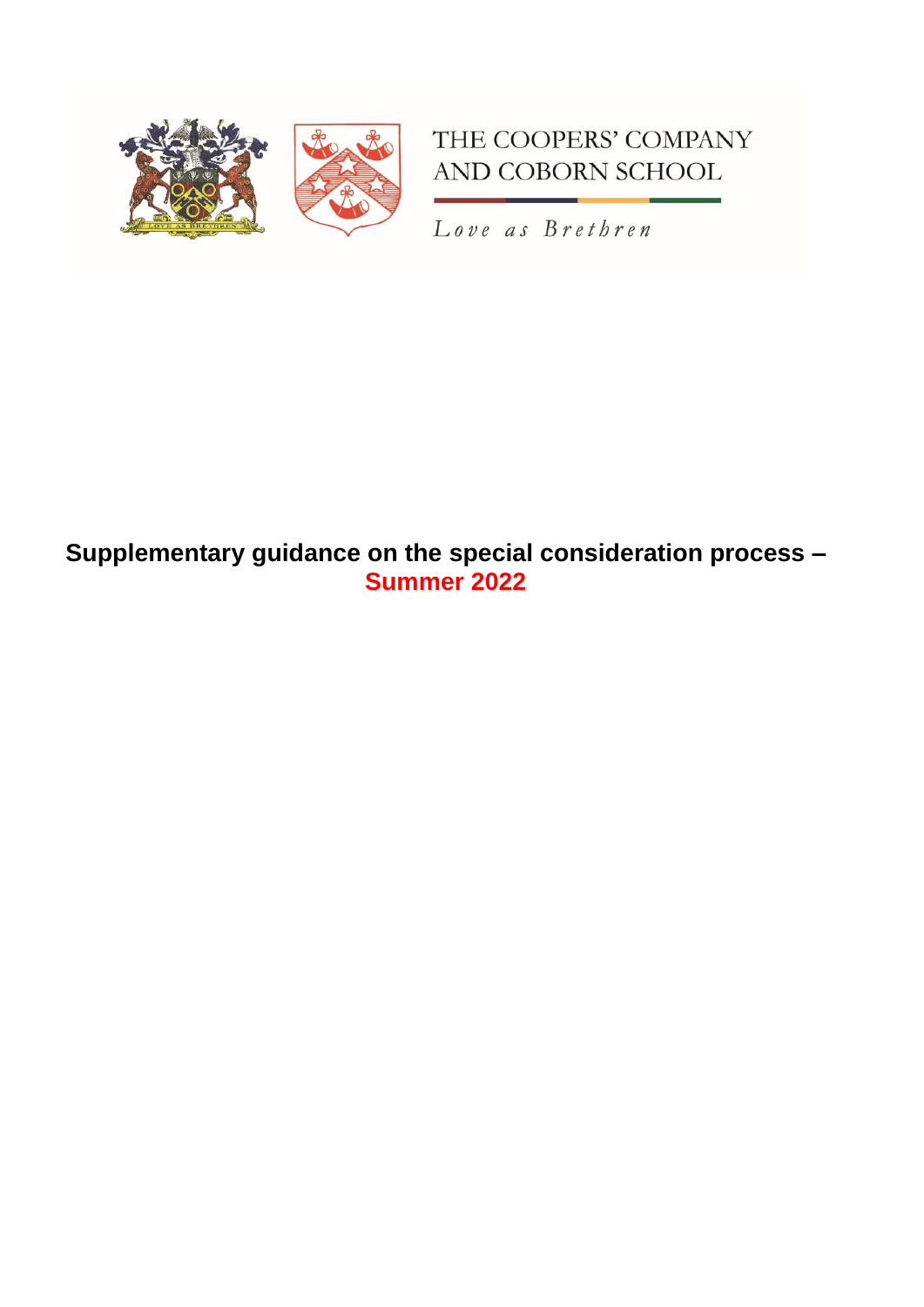

This document is provided as a supplement to The Coopers' Company and Coborn School [Special](https://www.cooperscoborn.org.uk/wp-content/uploads/2022/04/Special-consideration.pdf)  [Consideration Policy](https://www.cooperscoborn.org.uk/wp-content/uploads/2022/04/Special-consideration.pdf) to confirm how the special consideration process in the context of the summer 2022 exam series and the UK Health Security Agency's guidance<sup>1</sup> and in accordance with the JCQ awarding bodies' supplementary quidance<sup>2</sup> will be applied.

#### **Eligibility for special consideration**

In accordance with the JCQ regulations and as is normal in a standard examination series, candidates are expected to complete exams to receive a grade. The Coopers' Company and Coborn School staff will wherever possible encourage candidates to attend for their exams. There may be exceptional cases though where this will not be possible, e.g. a temporary illness on the day of the examination.

In the case of a candidate with symptoms of a respiratory infection including COVID-19, or a positive test result for COVID-19 The Coopers' Company and Coborn School will, and expect the candidate to, adhere to the current UKHSA guidance where it may apply on the day of the candidate's exam(s).

#### **Special consideration when a candidate is absent**

In accordance with the JCQ awarding bodies' guidance, the awarding of a grade through the special consideration process can only be made where a candidate is absent from an examination or nonexamination assessment component for an acceptable reason.

A candidate who is staying at home and avoiding contact with others, in line with UKHSA guidance, at the time of the examination, is considered to be absent from the examination for an acceptable reason. This includes a candidate who is displaying the symptoms described in the UKHSA guidance as advising them to stay at home (e.g. a high temperature for those aged 18 and under) as well as those with a positive COVID-19 test result.

Where a candidate still wishes to attend an examination, despite having symptoms (e.g. a high temperature) or a positive COVID-19 test The Coopers' Company and Coborn School will:

- encourage the candidate to follow the UKHSA's guidance relevant to the candidate's age (e.g. 18 and under) as advising them to stay at home;
- reassure the candidate about their eligibility for special consideration. As examinations have been spaced by at least 10 days in every A-level and GCSE subject, grades can be awarded on the other components completed.

If the candidate still requests to attend the examination, The Cooper's Company and Coborn School will follow the advice in UKHSA's updated health protection in education and childcare settings guidance which includes reference to public health exclusions to indicate the time period an individual should not attend a setting to reduce the risk of transmission during the infectious stage.

### **Evidencing a candidate's eligibility for special consideration**

When dealing with a candidate who is absent from an examination for an acceptable reason in line with the UKHSA guidance (on people with symptoms of a respiratory infection including COVID-19, or a positive test result for COVID-19), The Coopers' Company and Coborn School will expect the candidate and parent/carer/guardian to complete the relevant sections of the adapted Form 14<sup>3</sup> JCQ/ME - *Self-certification for candidates who have missed an examination*.

<sup>-</sup><sup>1</sup> Refer to UKHSA *Guidance for people with symptoms of a respiratory infection including COVID-19, or a positive test result for COVID-19* [\(www.gov.uk/guidance/people-with-symptoms-of-a-respiratory-infection-including-covid-19\)](http://www.gov.uk/guidance/people-with-symptoms-of-a-respiratory-infection-including-covid-19) and *Health protection in education and childcare settings* [\(www.gov.uk/government/publications/health-protection-in-schools-and](https://www.gov.uk/government/publications/health-protection-in-schools-and-other-childcare-facilities)[other-childcare-facilities\)](https://www.gov.uk/government/publications/health-protection-in-schools-and-other-childcare-facilities)

<sup>2</sup> Refer to JCQ *Supplementary guidance on the special consideration process for centres in England June 2022 examination series* (Appendix 1, *A guide to the special consideration process* [www.jcq.org.uk/exams-office/access-arrangements-and](http://www.jcq.org.uk/exams-office/access-arrangements-and-special-consideration/regulations-and-guidance/)[special-consideration/regulations-and-guidance/\)](http://www.jcq.org.uk/exams-office/access-arrangements-and-special-consideration/regulations-and-guidance/)

<sup>3</sup> Refer to JCQ Forms [\(www.jcq.org.uk/exams-office/access-arrangements-and-special-consideration/forms/\)](https://www.jcq.org.uk/exams-office/access-arrangements-and-special-consideration/forms/)